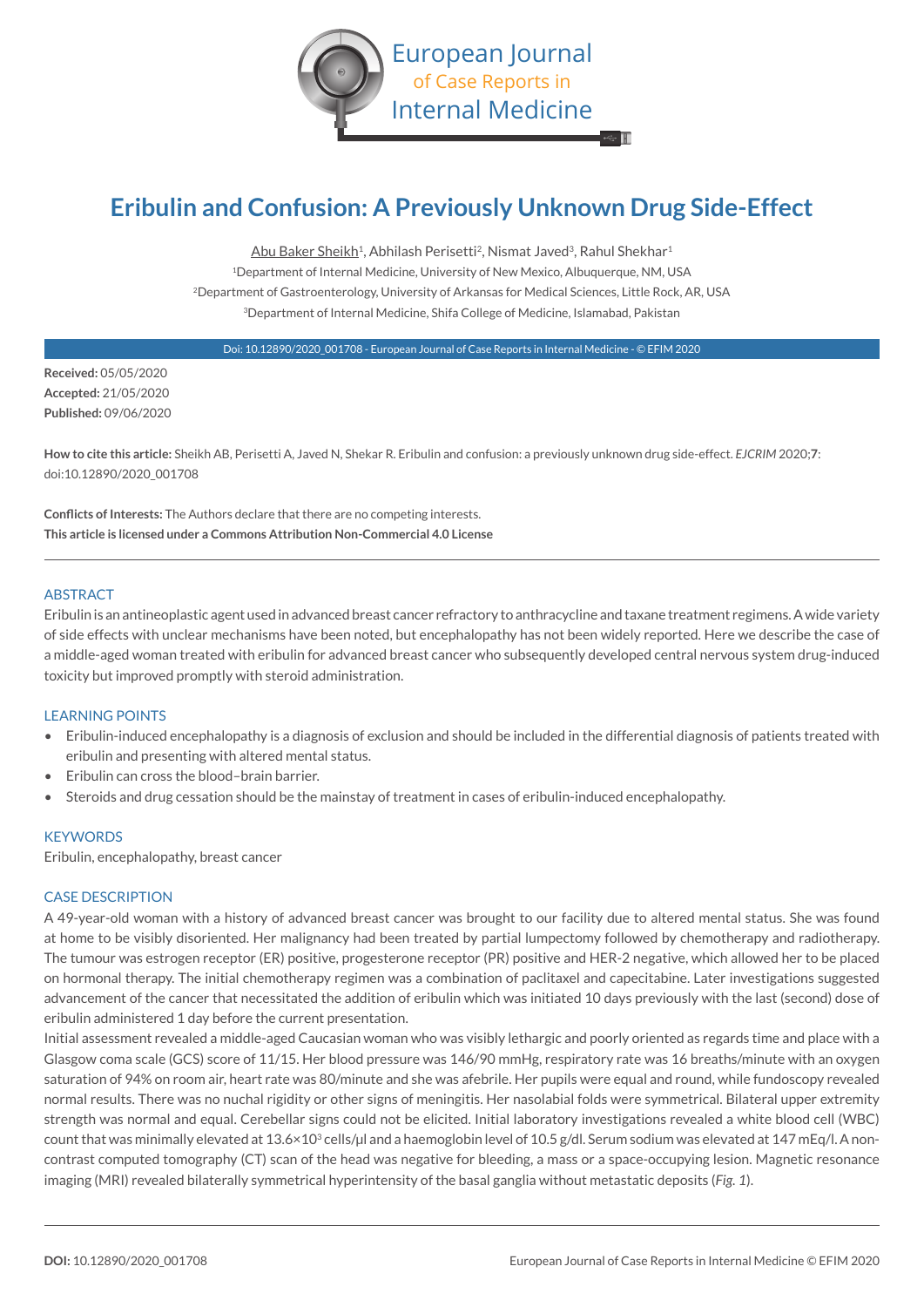



*Figure 1. MRI showing bilaterally symmetrical hyperintensity of the basal ganglia* 

An echocardiogram and Doppler ultrasound of the carotids were negative for thrombus. Lumbar puncture was unremarkable and negative for infection.

The differential diagnosis for the patient's altered mental status included an underlying urinary tract infection which was ruled out based on a normal urine sample, while accidental exposure to carbon monoxide or cyanide was excluded based on normal serum values. An electroencephalogram (EEG) showed diffuse mild slowing of waveforms with no epileptiform activity. The patient continued to have a fluctuating mental status for the next 24 hours. Due to exclusion of known differential diagnoses of altered mental status, given the long half-life of eribulin, central nervous system (CNS) toxicity due to an inflammatory response secondary to eribulin was suspected. The patient was therefore started on a trial of dexamethasone (initial dosage of 10 mg followed by 4 mg every 8 hours) and was closely monitored. Significant improvement in orientation was observed with the patient achieving complete lucidity over the next 2 days. Dexamethasone was withdrawn following resolution of symptoms, eribulin use was stopped and the patient was asked to attend a cancer centre for follow-up.

### **DISCUSSION**

Eribulin is an antineoplastic drug used as a third-line agent for advanced breast cancer [1]. It targets microtubules at a different binding site than that targeted by anthracyclines and taxanes. Side effects such as neutropenia, dizziness, headache, peripheral neuropathy and abnormal liver function tests have been reported  $[1, 2]$ , but encephalopathy has not been previously noted. This is the first reported case that associates eribulin with encephalopathy characterized by altered mental status and suggests steroids could be used for treatment in addition to cessation of eribulin.

The effect of eribulin on the central nervous system (CNS) is unclear. Preclinical evidence suggests that the agent does not cross the blood– brain barrier (BBB) to a significant extent [3]. However, diplopia after eribulin has been attributed to the drug crossing the BBB in a higher concentration due to brain metastasis and the resultant disruption of the BBB. Some patients with HER2-negative advanced breast cancer and CNS involvement showed a partial response to eribulin [4]. Radiotherapy has been known to compromise the BBB as well, with patient response to eribulin improving after radiotherapy [5]. We hypothesize that eribulin could have entered brain tissue in therapeutic quantities resulting in altered mental status, given the history of radiotherapy in our patient.

The mechanism of eribulin-induced confusion is unclear. The exclusion of exposure to toxins such as carbon monoxide and cyanide as well as the absence of metabolic derangements such as liver disease, glycaemic aberrations or hypoxia, suggested eribulin-induced encephalopathy.

# **CONCLUSION**

Eribulin is commonly associated with side effects such as neutropenia, peripheral neuropathy and elevation of liver enzymes. Our case